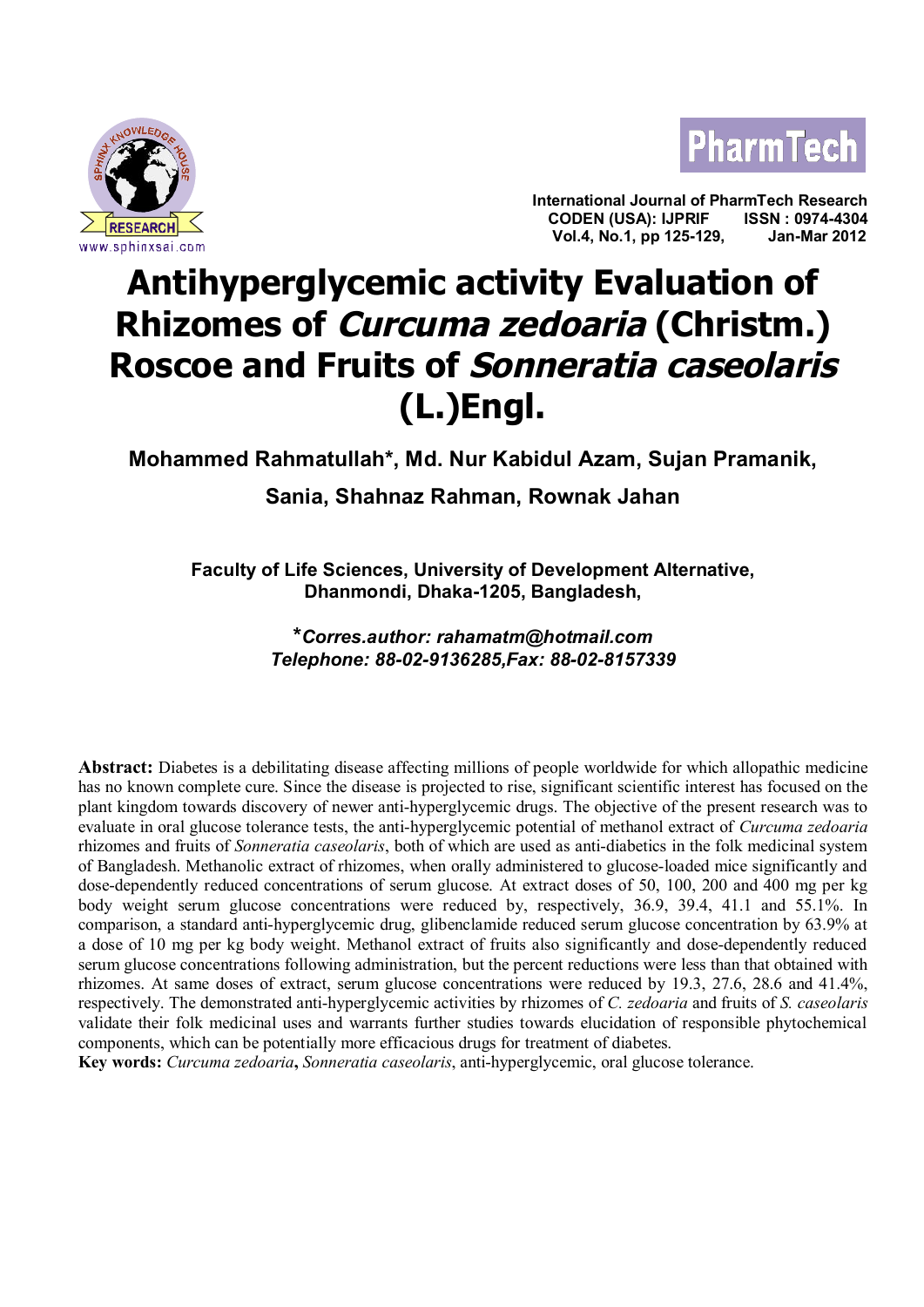### **Introduction**

Diabetes is a debilitating disease affecting millions of people worldwide for which allopathic medicine has no complete cure. Incidences of the disease are projected to rise because of changes in the food habits and lifestyle of the population in both developed and developing countries. Since the plant kingdom has provided modern medicine with many useful drugs, scientific interest has focused on the plant kingdom for discovery of newer and more efficacious drugs for treatment of diabetes and which drugs have lesser or no side-effects. Traditional medicines of various countries claim to have plants for complete treatment of diabetes, alternately, at least plants with blood sugar reducing effects when administered. The rhizomes of *Curcuma zedoaria* (Christm.) Roscoe (Zingiberaceae) and fruits of *Sonneratia caseolaris* (L.) Engl. (Sonneratiaceae) are two such plant parts used traditionally as anti-diabetics in the folk medicinal system of Bangladesh.

*C. zedoaria* (local name: shoti, English name: red leaf spice ginger) is a perennial herb native from India to Indonesia. Rhizomes of the plant reportedly exhibited analgesic property in acetic acid-induced abdominal constriction model in mice.<sup>1</sup> Antihyperglycemic and antinociceptive activities have been demonstrated with leaf extract of the plant. $^{2}$  In the folk medicinal system of Bangladesh, the rhizomes of the plant are used for treatment of leprosy, mental disorders, leucorrhea, diabetes, hepatitis, diarrhea and hemorrhoids. In traditional Eastern medicine, rhizomes of the plant are used to aid digestion, as relief for colic and as a blood purifier. It is also used to neutralize the venom of the Indian cobra.<sup>3</sup>

*S. caseolaris* (local name: choilani, English name: crabapple mangrove) is a mangrove species with a wide distributional range from Sri Lanka to Malay Peninsula as well as the Philippines, Timor, New Guinea, Solomon Islands and Indonesia. Steroids, flavonoids, triterpenoids and benzene carboxylic derivatives have been reported from the plant.<sup>4</sup> Phytochemicals isolated from fruits of the plant include (-)-(*R*)-4-*O*-methylnyasol, (-)-(*R*)-nyasol, and maslinic acid. $5$  Two flavonoids – luteolin and luteolin 7- $O$ - $\square$ -glucoside have been reported from leaves.<sup>6</sup> Administration of dried leaf powder to diet of Wistar rats reportedly led to decreases in levels of serum glucose, total cholesterol, triglycerides, and low density lipoprotein cholesterol levels.<sup>7</sup> The plant or plant parts is widely used in the traditional medicinal systems of various countries. For instance, in Myanmar, the fruit is used for poultices. In Malay, old fruit walls are used for helmintic infections, half-ripe fruit for coughs, and pounded leaves for hematuria and

small pox.<sup>8</sup> In Bangladesh, the plant has folk medicinal uses as an anti-diabetic, astringent, antiseptic, and in arresting hemorrhage.

Considering that the rhizomes of *C. zedoaria* and fruits of *S. caseolaris* have folk medicinal uses in Bangladesh as anti-diabetics, the present study was conducted to evaluate the anti-hyperglycemic activities of methanol extract of the two plant parts in oral glucose tolerance tests conducted with glucose-loaded Swiss albino mice.

## **Materials and Methods**

# **Plant material and extraction**

Rhizomes of *C. zedoaria* and fruits of *S. caseolaris* were collected, respectively, from Bogra and Bagerhat districts, Bangladesh in November 2010. Rhizomes and fruits were separately sliced and airdried in the shade for 120 hours, grounded into a fine powder, and were extracted with methanol at a ratio of 1:5 (w/v). The initial weight of dried powder used for extraction was 100g; the final weight of the extract was 15g for rhizomes and 6g for fruits. Plants were taxonomically identified at the Bangladesh National Herbarium, and voucher specimens were deposited both at the Bangladesh National Herbarium and the Medicinal Plant Collection Wing of the University of Development Alternative.

#### **Chemicals and Drugs**

Glibenclamide and glucose were obtained from Square Pharmaceuticals Ltd., Bangladesh. All other chemicals were of analytical grade.

#### **Animals**

In the present study, Swiss albino mice (male), which weighed between 16-20 g were used. The animals were obtained from International Centre for Diarrheal Disease Research, Bangladesh (ICDDR,B). All animals were kept under ambient temperature with 12h light followed by a 12h dark cycle. The animals were acclimatized for three days prior to actual experiments. The study was conducted following approval by the Institutional Animal Ethical Committee of the University of Development Alternative, Dhaka, Bangladesh.

#### **Antihyperglycemic activity**

Glucose tolerance property of methanol extract of either rhizomes or fruits was determined as per the procedure previously described by Joy and Kuttan<sup>9</sup> with minor modifications. In brief, fasted mice were grouped into ten groups. Groups 1-6 had six mice per group, while Groups 7-10 had eight mice per group. The various groups received different treatments like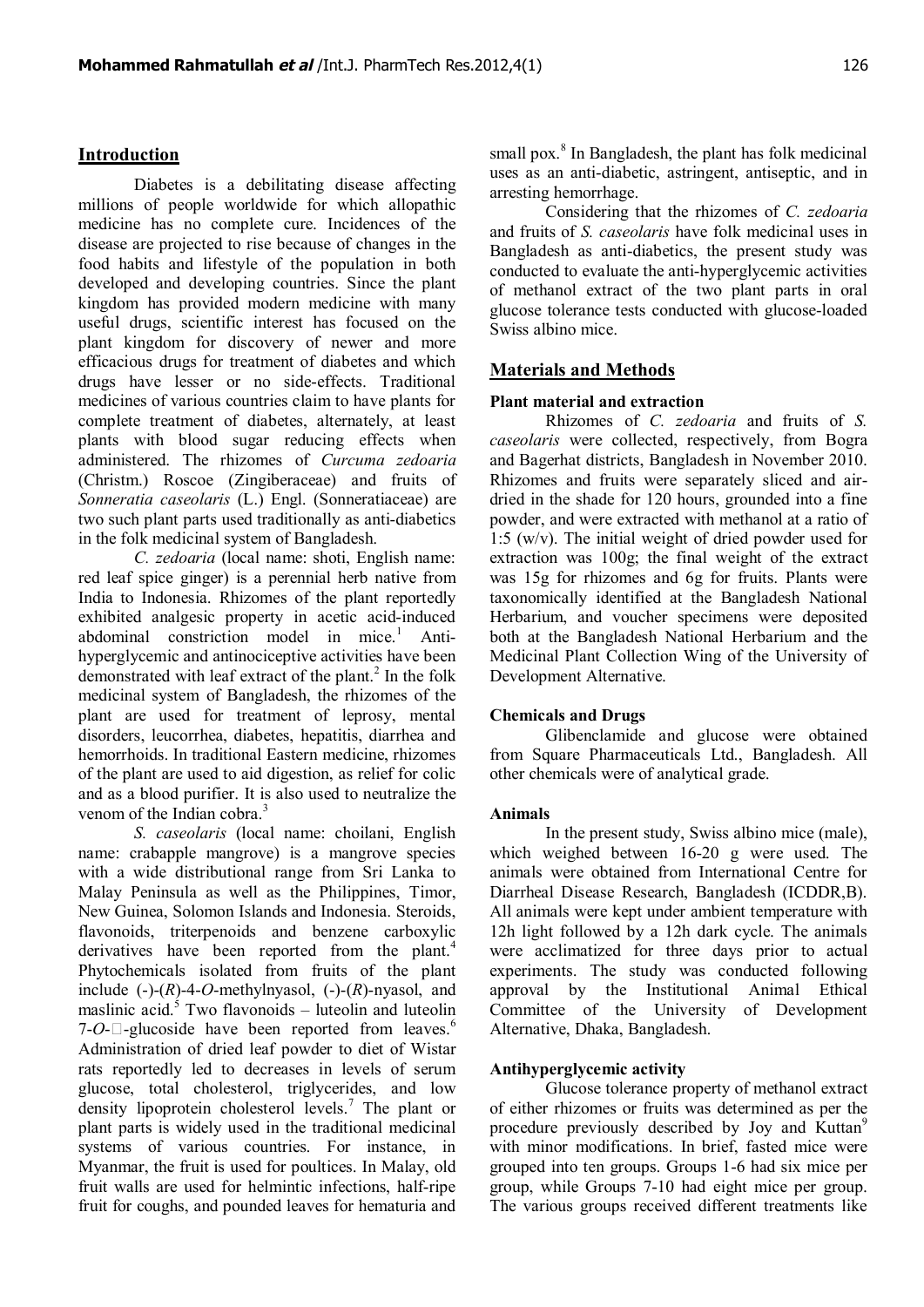Group 1 received vehicle (1% Tween 80 in water, 10 ml/kg body weight) and served as control; group 2 received standard drug (glibenclamide, 10 mg/kg body weight). Groups 3-6 received methanol extract of *C. zedoaria* rhizomes at doses of 50, 100, 200 and 400 mg per kg body weight. Groups 7-10 received methanol extract of *S. caseolaris* fruits at doses of 50, 100, 200 and 400 mg per kg body weight. Each mouse was weighed and doses adjusted accordingly prior to administration of vehicle, standard drug, and test samples. All substances were orally administered. Following a period of one hour, all mice were orally administered 2 g glucose per kg of body weight. Blood samples were collected 120 minutes after the glucose administration through puncturing heart. Serum glucose levels were measured by glucose oxidase method. $10$ 

#### **Statistical analysis**

Experimental values are expressed as  $mean \pm SEM$  (standard error of mean). Independent Sample t-test was carried out for statistical comparison. Statistical significance was considered to be indicated by a P value  $\leq 0.05$  in all cases.

**Results**

The methanol extract of *C. zedoaria* rhizomes demonstrated dose-dependent and significant antihyperglycemic activity when evaluated in oral glucose tolerance (OGT) tests with glucose-loaded mice. When administered at doses of 50, 100, 200 and 400 mg per kg body weight, the reductions in serum glucose levels were, respectively, 36.9, 39.4, 41.1 and 55.1%. In comparison, a standard anti-hyperglycemic drug, glibenclamide, when administered at a dose of 10 mg per kg body weight, reduced serum glucose levels by 63.9%. The extract, because of its ability to significantly reduce serum glucose levels, merit further studies towards isolation of phytochemical components responsible for the glucose lowering effect.

The methanol extract of fruits of *S. caseolaris* also demonstrated a dose-dependent and significant ability to lower serum glucose levels in glucose-loaded mice. However, the percentage lowering of serum glucose levels was lesser than observed with *C. zedoaria* rhizomes, when compared dose per dose. At *S. caseolaris* fruit extract doses of 50, 100, 200 and 400 mg per kg body weight, the observed reductions in serum glucose levels were, respectively 19.3, 27.6, 28.6 and 41.4%. Although not so effective as *C. zedoaria* rhizomes, the fruits of *S. caseolaris* also warrants further studies for isolation of effective antihyperglycemic components, which may be present in the extract. The results are shown in Table 1.

**Table 1: Effect of methanol extract of the two plant parts on serum glucose level in hyperglycemic mice following 120 minutes of glucose loading.**

| <b>Treatment</b>         | <b>Plant part</b><br>used | Dose (mg/kg)<br>body weight) | Serum glucose level<br>(mmol/liter) | % lowering<br>of serum |
|--------------------------|---------------------------|------------------------------|-------------------------------------|------------------------|
|                          |                           |                              |                                     | glucose level          |
| Control (Group 1)        | -                         | $10 \text{ ml}$              | $13.20 \pm 1.40$                    |                        |
| Glibenclamide (Group 2)  | -                         | $10 \text{ mg}$              | $4.77 \pm 0.51$                     | $63.9*$                |
| C. zedoaria (Group 3)    | Rhizome                   | $50 \text{ mg}$              | $8.33 \pm 0.54$                     | $36.9*$                |
| C. zedoaria (Group 4)    | Rhizome                   | $100$ mg                     | $8.00 \pm 0.62$                     | $39.4*$                |
| C. zedoaria (Group 5)    | Rhizome                   | $200$ mg                     | $7.78 \pm 0.61$                     | $41.1*$                |
| C. zedoaria (Group 6)    | Rhizome                   | $400$ mg                     | $5.93 \pm 0.87$                     | $55.1*$                |
| S. caseolaris (Group 7)  | Fruit                     | $50 \text{ mg}$              | $10.65 \pm 0.26$                    | $19.3*$                |
| S. caseolaris (Group 8)  | Fruit                     | $100$ mg                     | $9.56 \pm 0.59$                     | $27.6*$                |
| S. caseolaris (Group 9)  | Fruit                     | $200$ mg                     | $9.42 \pm 0.83$                     | $28.6*$                |
| S. caseolaris (Group 10) | Fruit                     | $400$ mg                     | $7.73 \pm 0.81$                     | $41.4*$                |

All administrations were made orally. Values represented as mean  $\pm$  SEM, (n=6 for Groups 1-6, and n = 8 for Groups 7-10);  $^*P < 0.05$ ; significant compared to hyperglycemic control animals.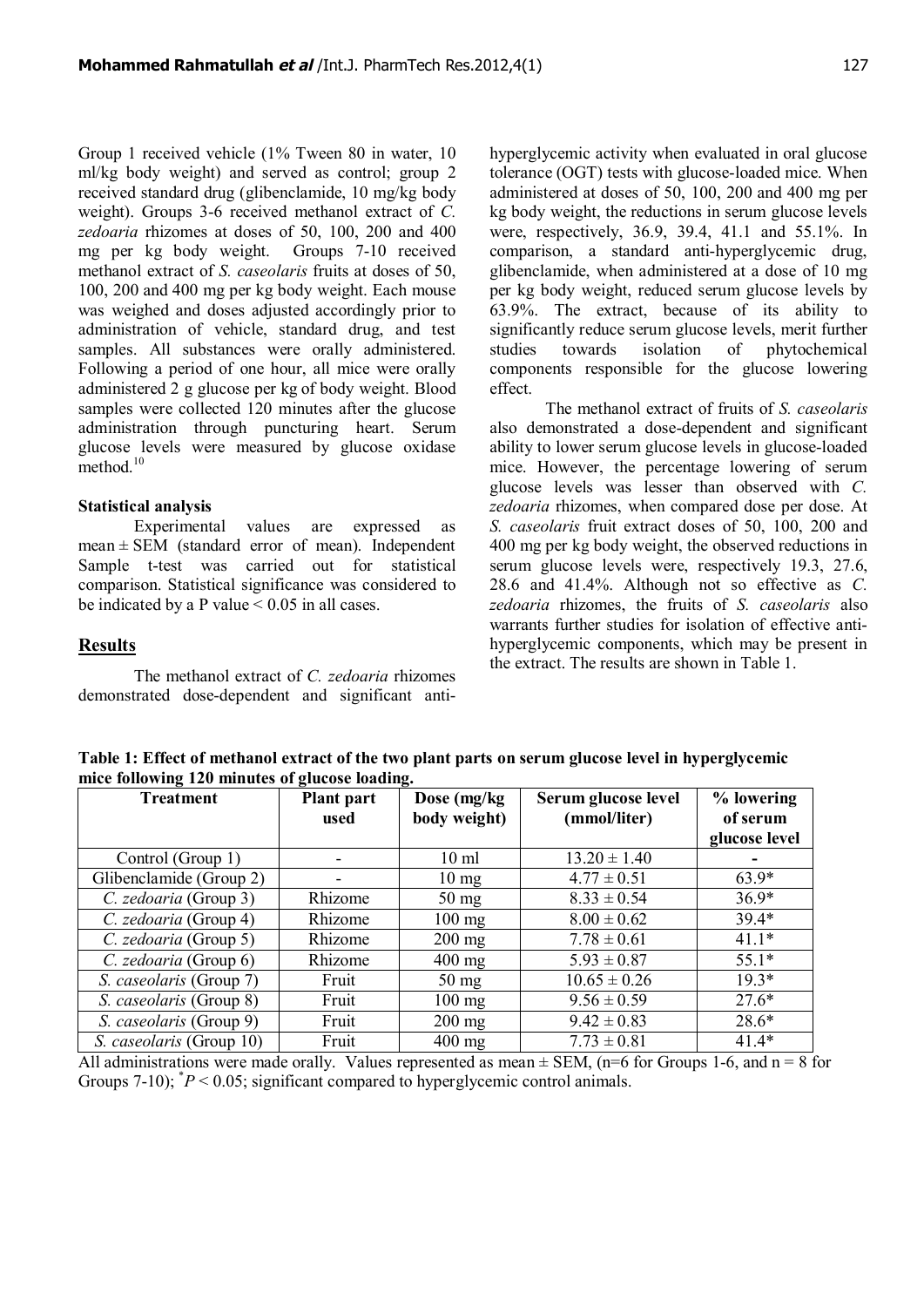#### **Discussion**

In our previous study, we have observed antihyperglycemic activities in methanol extract of leaves of both *C. zedoaria* as well as *S. caseolaris*. 2,7 Results obtained in the present study shows that methanol extract of rhizomes of *C. zedoaria* and fruits of *S. caseolaris* are also effective as anti-hyperglycemic agents. Rhizomes of *C. zedoaria* are known to contain antidiabetic compounds like  $\square$ -pinene and curcumin, which can account for the observed antihyperglycemic activity.11-13 Maslinic acid, reported from fruits of *S.*  $caseolaris<sup>5</sup>$  have been shown to have moderate  $\Box$ glucosidase inhibitory effect.<sup>14</sup> Taken together, the various phytochemicals reported from, respectively,

## **References**

- 1. Pamplona C.R., Souza de M.M., Machado S. Mda, Cechinel-Filho V., Navarro D., Yunes R.A., Monache Delle F. and Niero R., Seasonal variation and analgesic properties of different parts from Curcuma zedoaria Roscoe (Zingiberaceae) grown in Brazil. Z. Naturforsch C., 2006, 61, 6-10.
- 2. Shoha J., Jahan H., Mamun A.A., Hossain M.T., Ahmed S., Hosain M.M., Rahman S., Jahan R. and Rahmatullah M., Antihyperglycemic and antinociceptive effects of Curcuma zedoaria (Christm.) Roscoe leaf extract in Swiss albino mice. Adv. Nat. Appl. Sci., 2010, 5, 6-8.
- 3. Daduang S., Sattayasai N., Sattayasai J., Tophrom P., Thammathaworn A., Chaveerach A. and Konkchaiyaphum M., Screening of plants containing Naja naja siamensis cobra venom inhibitory activity using modified ELISA technique. Anal. Biochem., 2005, 341, 316-325.
- 4. Tian M., Dai H., Li X. and Wang B., Chemical constituents of marine medicinal mangrove plant Sonneratia caseolaris. Chin. J. Oceanol. Limnol., 2009, 27, 288-296.
- 5. Wu Shi-Biao, Wen Y., Li Xu-Wen, Zhao Y., Zhao Z. and Hu Jin-Feng, Chemical constituents from the fruits of Sonneratia caseolaris and Sonneratia ovata (Sonneratiaceae). Biochem. Syst. Ecol., 2009, 37, 1-5.
- 6. Sadhu S.K., Ahmed F., Ohtsuki T. and Ishibashi M., Flavonoids from Sonneratia caseolaris. J. Nat. Med., 2006, 60, 264-265.
- 7. Ahmed R., Moushumi S.J., Ahmed H., Ali M., Haq W.M., Jahan R. and Rahmatullah M., Serum glucose and lipid profiles in rats

rhizomes and fruits of the two plant species can account for their observed anti-hyperglycemic effects.

The observed lowering of blood sugar by the extracts of the two plant parts may have been achieved through various mechanisms. The extracts may have potentiated pancreatic secretion of insulin, increased glucose uptake from serum, or decreased glucose absorption from gut.<sup>15-17</sup> The anti-hyperglycemic activities exhibited by the extracts merit further studies for isolation of responsible phytochemical components and elucidation of the mechanisms involved and such studies are now being actively pursued in our laboratory.

> following administration of Sonneratia caseolaris (L.) Engl. (Sonneratiaceae) leaf powder in diet. Adv. Nat. Appl. Sci., 2010, 4, 171-173.

- 8. Perry L.M., Medicinal Plants of East and Southeast Asia, MIT Press, Cambridge, 1980.
- 9. Joy K.L. and Kuttan R.J., Anti-diabetic activity of Picrorrhiza kurroa extract. J. Ethnopharmacol., 1999, 67, 143-148.
- 10. Venkatesh S., Reddy G.D., Reddy Y.S.R., Sathyavathy D. and Reddy B.M., Effect of Helicteres isora root extracts on glucose tolerance in glucose-induced hyperglycemic rats. Fitoterapia, 2004, 75, 364-367.
- 11. Duke J.A., Handbook of phytochemical constituents of GRAS herbs and other economic plants. Boca Raton, FL, CRC Press, 1992.
- 12. Peng C.H., Ker Y.B., Weng C.F., Peng C.C., Huang C.N., Lin L.Y. and Peng R.Y., Insulin secretagogue bioactivity of finger citron fruit (Citrus medica L. var. Sarcodactylis Hort, Rutaceae). J. Agric. Food Chem., 2009, 57, 8812-8819.
- 13. El-Moselhy M.A., taye A., Sharkawi S.S., El-Sisi S.F. and Ahmed A.F. The antihyperglycemic effect of curcumin in high fat diet fed rats. Role of TNF- $\square$  and free fatty acids. Food Chem. Toxicol., 2011, 49, 1129-1140.
- 14. Hou W., Li Y., Zhang Q., Wei X., Peng A., Chen L. and Wei Y. Triterpene acids isolated from Lagerstroemia speciosa leaves as alphaglucosidase inhibitors. Phytother. Res., 2009, 23, 614-618.
- 15. Farjou I.B., Al-Ani M. and Guirgea S.Y. Lowering of blood glucose of diabetic rats by